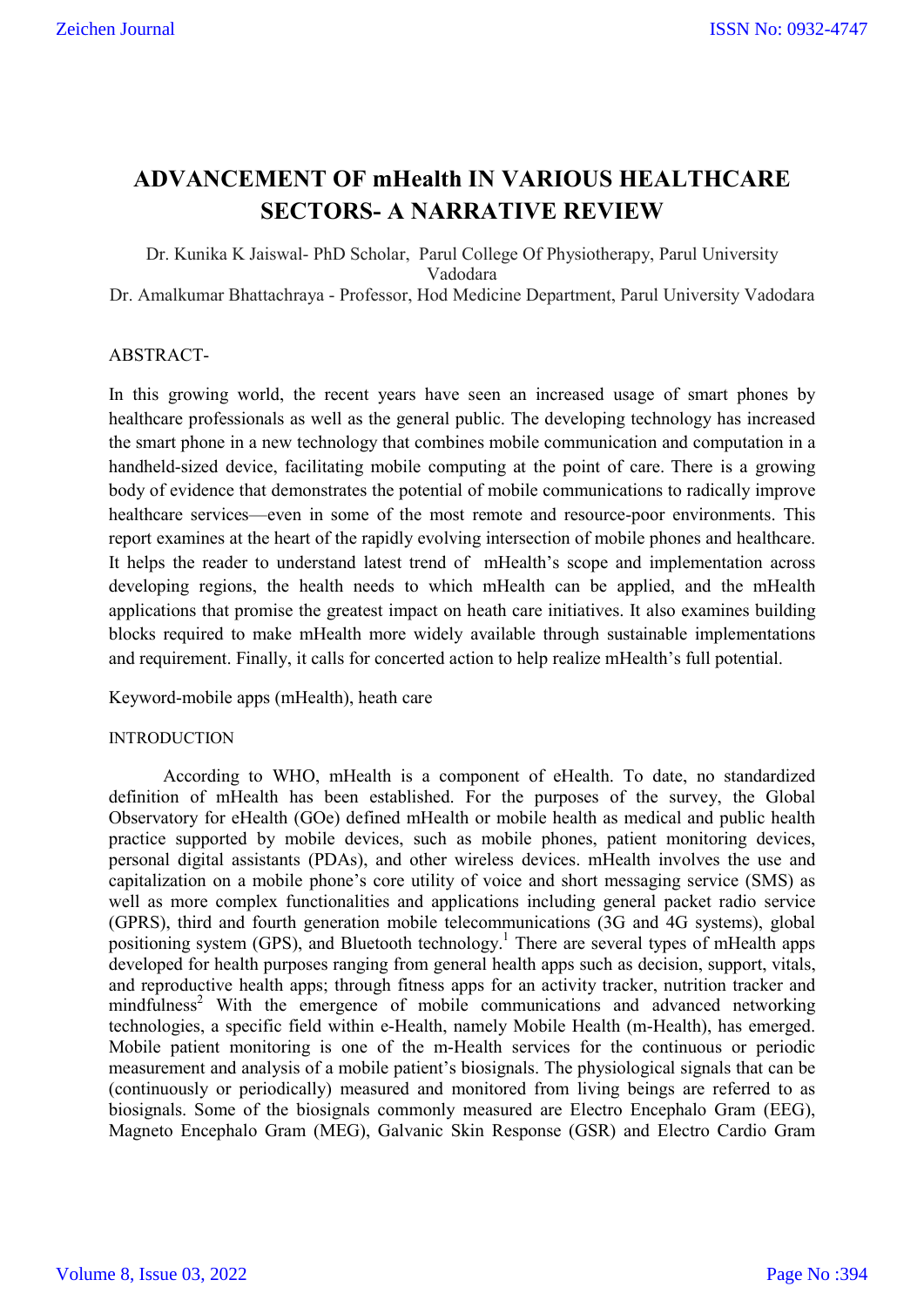**.**

(ECG). Many other parameters, such as Heart Rate Variability (HRV), can be calculated from (derived from) measured biosignals $3$ 

## MATERIALS AND METHODS

A computer-based literature search was done using the PUBMED, PUBMED CENTRAL, and GOOGLE SCHOLAR. Relevant articles with a full text published in English between the years 2011 to 2021 were screened and included. Editorials, Commentaries, Discussion papers, Conference abstracts, and Duplicates were excluded. We included primary studies that focuses on the topic, peer reviewed publications (journals) with full-text articles. After the screening through 80 articles 19 relevant articles were included in the review. Figure 1 shows the searching strategy for this review. Characteristic of the reviewed article was summarized in table 1. All studies have examined the association and the effect of mobile application in the day to day life with every field and health sectors.

## SCREENING OF PAPERS FOR INCLUSION AND EXCLUSION

Inclusion criteria

- 1. Primary studies that focus on the topic
- 2. Peer reviewed publication (journals)
- 3. Studies which were written or published from 2011 to 2021

Exclusion criteria

- 1. Studies which were not in English studies that were very short (less than 4 pages) and remove duplication
- 2. Studies which are old from that 2011 where excluded
- 3. Studies that assess user experience with some type of mHealth apps or gathering requirement.

## **DISCUSSION**

The present review suggested that how the mobile application has been growing in every sector and every field of the medicines. It also describes that how the normal individual and healthy adults and older people are getting aware about the apps and those too mobile health apps in their day to day life. Furthermore discussing the 100 articles were sorted from the various fields, 80 were included according to the inclusion criteria. Review of 19 articles was done according to the inclusion criteria and excluded the other according to the exclusion criteria. Various fields have been covered accordingly like stroke, diabetes, post operative conditions, mental illness, traumatic brain injury, corona, cardiac rehabilitation, chronic pain, medical emergencies, aging, primary dementia ,heart rate, weight management, urinary incontinence, neurorehabilitation, physical medicine and rehabilitation, gastroenterology, chronic illness, fitness and disabilities.

Mobile health (mHealth) applications (apps) offer potential to assist with the selfmanagement of UI. Although there is growing interest in the development of mHealth technologies to support patients with UI.Effective collaboration between industry and research is needed to develop new user-centered mHealth apps that can empower patients with  $UI<sup>4</sup>$ . The study highlights the current emphasis on the development of self-testing, quarantine monitoring,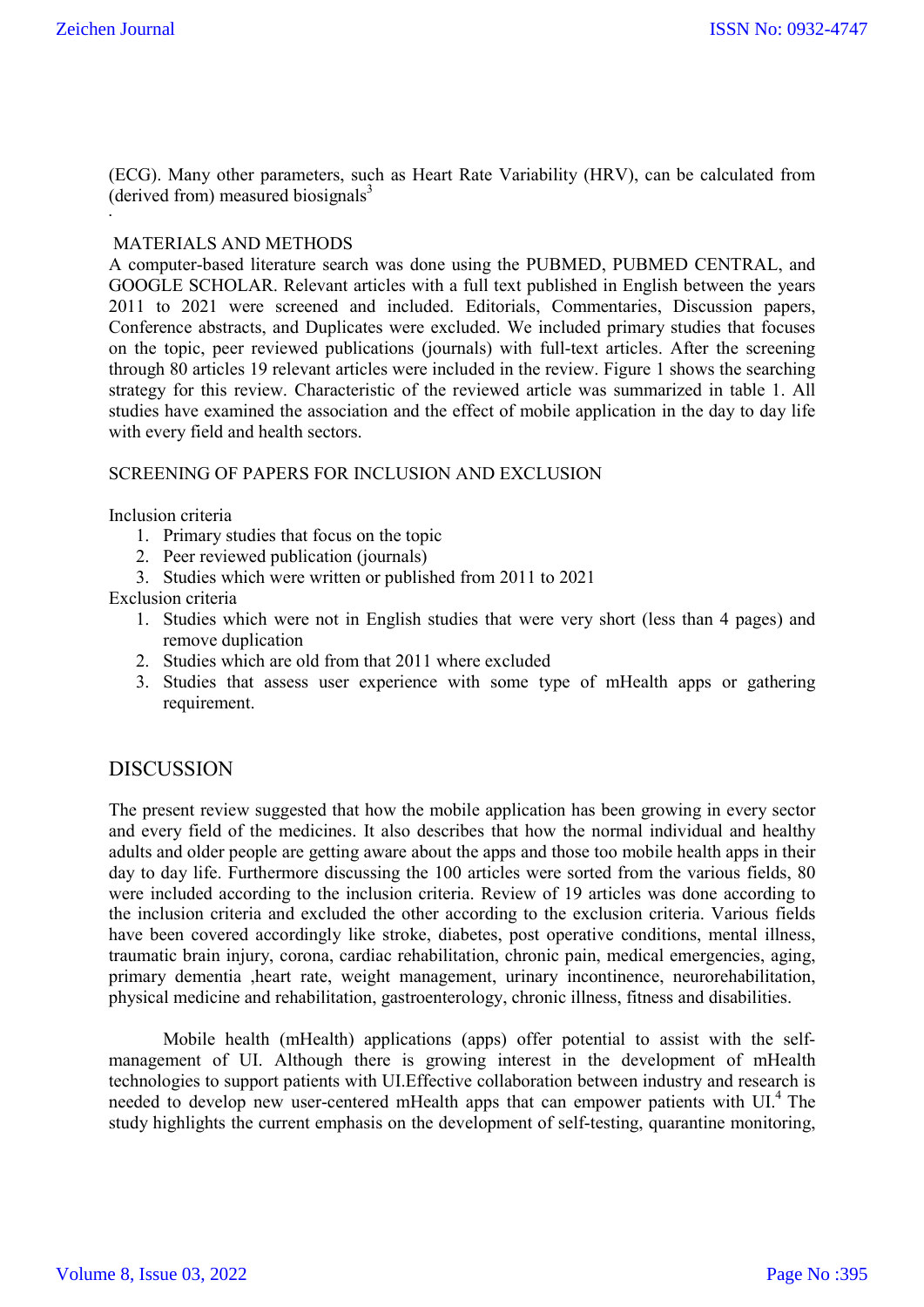and contact tracing apps for COVID 19.The review of the app functionalities revealed that information dissemination regarding the preventative measures was the primary function of the majority of the existing apps in India. Thus it is suggestive that even in the advancement of the growing world and disease like COVID 19 there are apps.<sup>5</sup> Chronic pain is one of the major causes of disability in the general population. Even though there are effective treatment options available for reducing symptoms, these treatments often do not have consistent lasting effects. The literature on mobile application-based treatments for non-cancer chronic pain patients and the efficacy as well as the quality of the utilized apps suggest that apps-based treatment can be helpful in reducing pain, especially in the long-term<sup>6</sup>

Currently, smart phones and applications are developing rapidly, and mobile health applications are used to manage hypertension, but evidences related to effectiveness are limited. To assess the impact of m-Health apps on blood pressure control, medication adherence. M-Health apps are effective for hypertension management, it can favor the medication adherence and blood pressure control. Perhaps m-Health apps can be promoted in the blood pressure control. <sup>7</sup> Mobile health apps (MHAs) and medical apps (MAs) are becoming increasingly popular as digital interventions in a wide range of health-related applications in almost all sectors of healthcare. They offer potential for diagnostic and treatment advances in the field of gastroenterology and the management of chronic diseases in general. In particular, patients with chronic diseases and health care professionals will benefit from these interventions in many different ways.<sup>8</sup> The search for mHealth solutions can contribute to the development of modern, efficient, and sustainable health systems. It is also expected to reduce costly visits to the hospital, help citizens to take charge of their state of health and well-being, and promote health focused on prevention rather than cure. The literature review mentioned the relevant usage of mobile apps in the health emergency domain. In addition, this paper stated the need to investigate the realization of more studies on prehospital care. Thus taking into consideration the mobile application have reached to the various sectors and that too emergency and also is helpful for the same <sup>9</sup>

The usability of mHealth apps is critical to their implementation and have significant potential during the postoperative period for encouraging earlier discharge, improving patient engagement, and offering a safety net for early identification of complications. They have focused on satisfaction, a narrow dimension of usability, with simplistic self-created questionnaires.<sup>10</sup> Stroke emerging today for every age group can also be treated with the help mHealth apps. Thus by using the mobile application for the video conferencing the treatment and assessment can be done effectively by taking into consideration of the literature.<sup>11</sup> So, it could be suggestive that mHealth apps have significant effect on the recovery.TBI can lead to significant motor, cognitive and emotional deficits. Mobile health (mHealth) is a promising technology to help diagnose and manage patients with TBI. The literature was to systematically examine and classify available TBI mobile applications (apps) and critically appraise the literature underpinning mHealth for the management of TBI. $^{12}$ 

Dementia directly influences the quality of life of a person suffering from this chronic illness. The caregivers or carers of dementia people provide critical support to them but are subject to negative health outcomes because of burden and stress. The intervention of mobile health (mHealth) has become a fast-growing assistive technology (AT) in therapeutic treatment of individuals with chronic illness. The purpose of this comprehensive study is to identify, appraise, and synthesize the existing evidence on the use of mHealth applications (apps) as a healthcare resource for people with dementia and their caregivers. The comprehensive study concluded that mobile health apps appear as feasible AT intervention for PwD and their carers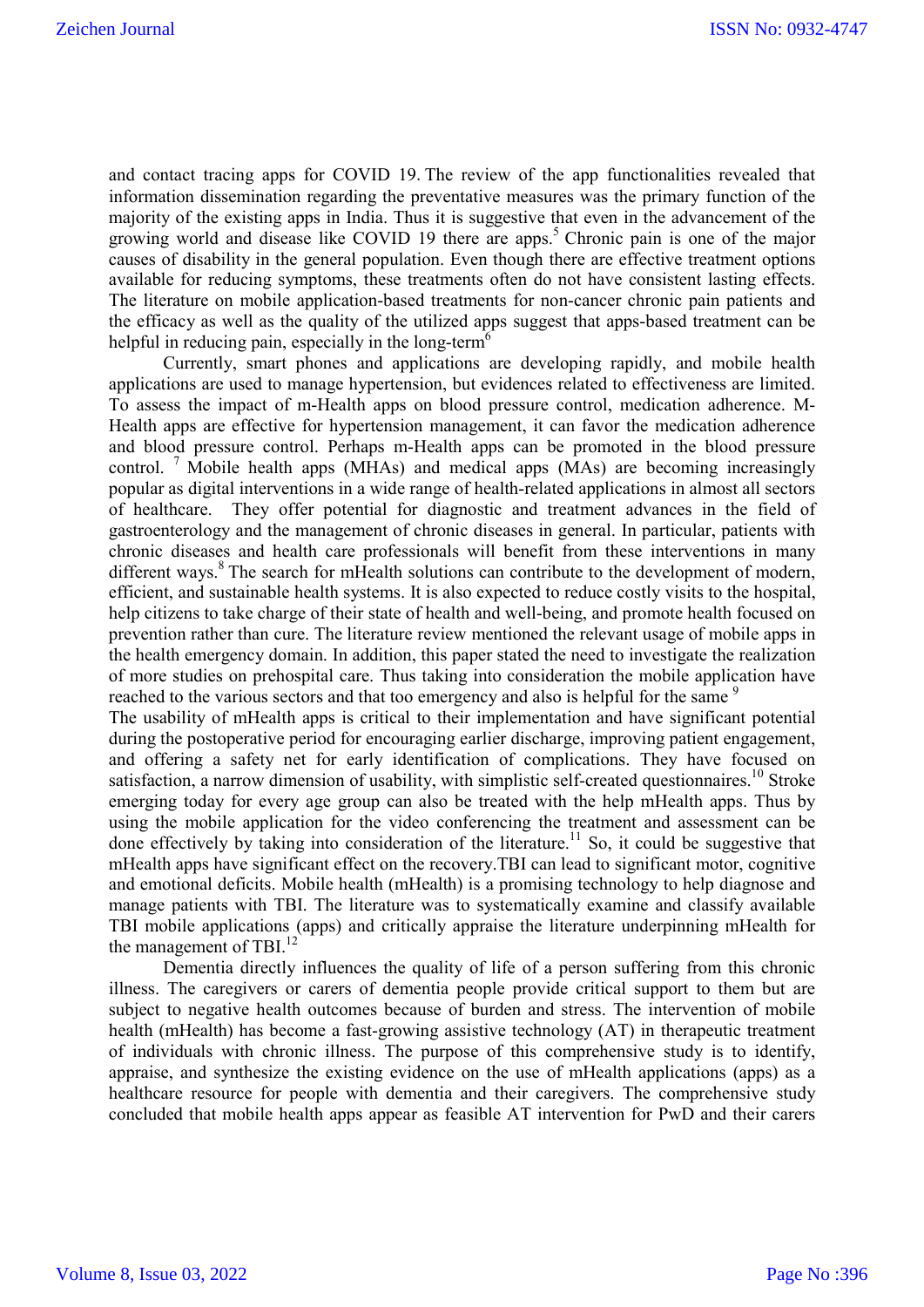irrespective of limited available research, but these apps have potential to provide different resources and strategies to help this community.<sup>13</sup> To identify existing evidence on the efficacy of mobile health technology in facilitating weight management behaviors, such as healthy food consumption and physical activity. Mobile health apps are widely considered as satisfactory, easy to use, and helpful in the pursuit of weight loss goals by patients. The potential of mobile health apps in facilitating weight loss lies in their ability to increase treatment adherence through strategies such as self-monitoring. These findings indicate that satisfactory treatment adherence and consequent weight loss and maintenance are achieved in the presence of high levels of engagement with a mobile health app.  $14$ . To measure vital signs, smart phones are often connected to a mobile sensor or a medical device. However, by using the white light-emitting diode as light source and the phone camera as photo detector, a smart phone could be used to perform photo plethysmography (PPG), enabling the assessment of vital signs. The objective of this meta-analysis was to evaluate the available evidence on the use of smart phone apps to measure heart rate by performing PPG in comparison with a validated method.<sup>15</sup>

To conduct systematic review to better define how medical mobile applications (apps) have been used in environments relevant to physical medicine and rehabilitation. Some apps may have positive benefits when used to deliver exercise or gait training interventions, as selfmanagement systems, or as measurement tools. Studies also revealed patient-centered app designs that accommodate a variety of user impairments and navigation, self-reporting, and education. When used as an intervention, they had positive effects on some medical and functional outcomes.<sup>16</sup> Data from a national survey on the experiences, needs and potential solutions for mHealth technology by people with physical, cognitive, sensory and emotional disabilities.. Overall, few respondents reported moderate-to-high levels of satisfaction with their existing mHealth apps, and even fewer reported that finding effective mHealth apps was easy or very easy..17 mHealth approaches that use mobile phones to deliver interventions can help improve access to care for people with serious mental illness. The mHealth intervention showed superior patient engagement and produced patient satisfaction and clinical and recovery outcomes that were comparable to those from a widely used clinic-based group intervention for illness management.<sup>18</sup>

An app is a programme with special characteristics installed on a small mobile device, either a tablet or smartphone, with which the user interacts via a touch-based interface. The purpose of the app is to facilitate completion of a certain task or assist with daily activities. The evidence suggests that for some neurological diseases, certain apps are effective and reliable when used as complementary treatment alongside rehabilitation, especially those apps designed to promote a healthy lifestyle, retrain balance, assess disorders, and let patients and their therapists communicate in real time. Likewise, app selection criteria should be available to make it easier for healthcare professionals, patients, and their families and caregivers to select the most suitable app for each case.<sup>19</sup> Ageing is often accompanied by an increased risk of age-related diseases and decline in function. This decline can be related to the ageing process, itself, with structural and functional changes in the brain and in cardiovascular, skeletal, and muscular systems. The literature on mobile technology, in particular wearable technology, such as smartphones, smartwatches, and wristbands, presents new ideas on how this technology can be used to encourage an active lifestyle, and discusses the way forward in order further to advance development and practice in the field of mobile technology for active, healthy ageing.<sup>20</sup> Cardiac disorders are increasing day by day if we get the mobile apps for the same at home than it will be effective and the rehabilitation by mobile will have the greater effect and less time consuming so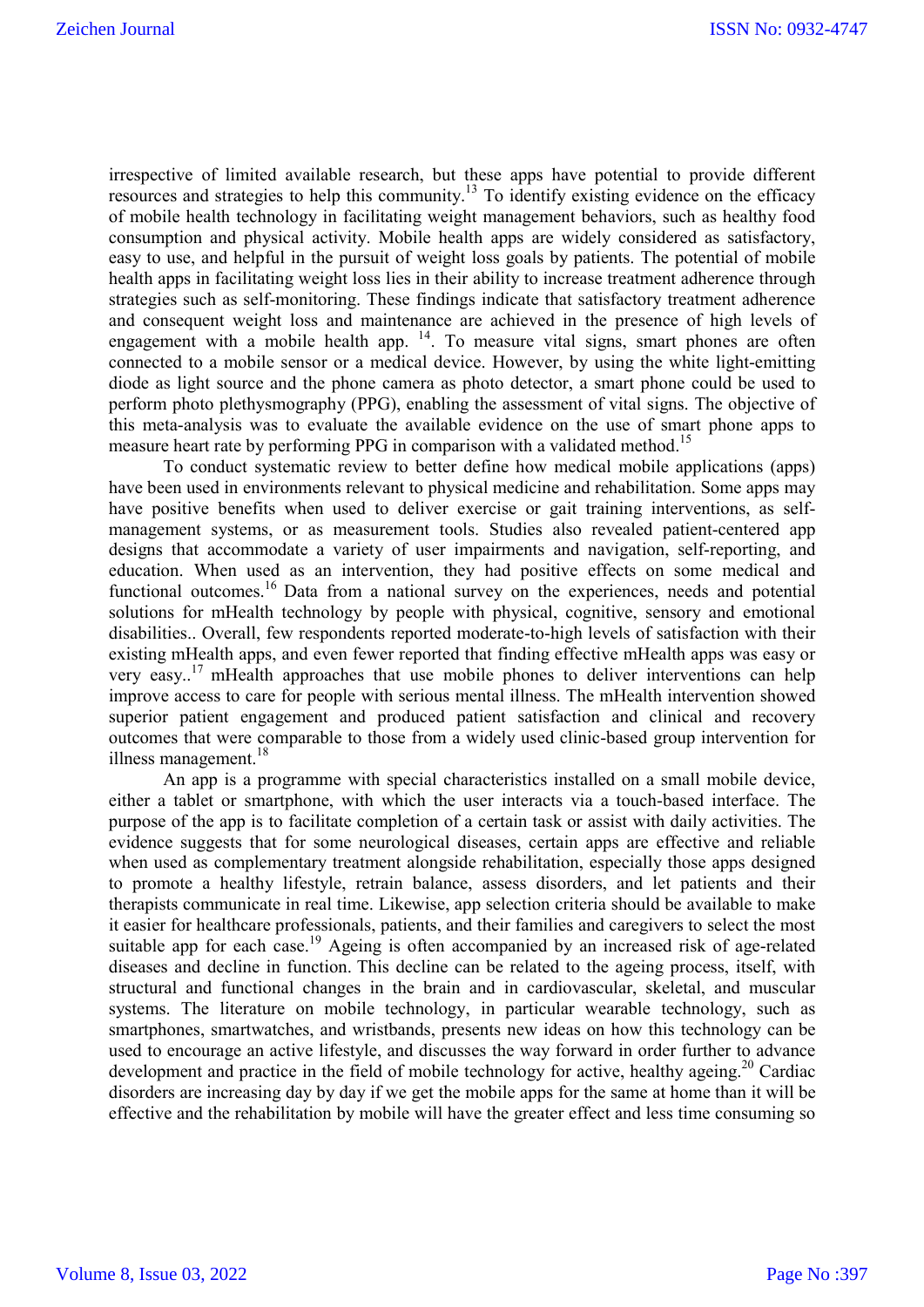the articles suggest new strategies for promoting participation in cardiac rehabilitation are desperately needed while initial evidence supports the feasibility and acceptability of using mobile technology for cardiac rehabilitation in patients with  $HID$ .<sup>21</sup>

Diabetes mellitus is a kind of chronic disease which can be effectively prevented and controlled only if the blood glucose level of the patient is constantly monitored, and the health education and professional medicine care is fully supported. The review showed that simple SMS system of sharing the diabetes report with the physician will have the effect that is helpful and useful for the self management  $^{22}$ 

## **CONCLUSION**

All the literature reviewed suggested that in every field of medicine and health sectors there are usage of the mobile application. mHealth is increasing in every minute need of the person suffering from any of the disease. Thus, the literature of the study suggested the positive and negative effect of the mobile application but the purpose is fulfilled about the reviewing of the importance and usage mHealth is various healthcare sectors. Further study should be conducted with specific importance in each field individually.

## ACKNOWLEDGEMENT

We acknowledged the scholars whose articles are included in references to this manuscript. We are also thankful to authors/editors/publishers of those articles and journals from where the literature for this article has been reviewed.

## REFERENCES

- 1) World Health Organization. mHealth: new horizons for health through mobile technologies. mHealth: new horizons for health through mobile technologies.. 2011.
- 2) Aljedaani B, Babar MA. Challenges With Developing Secure Mobile Health Applications: Systematic Review. JMIR mHealth and uHealth. 2021 Jun 21;9(6):e15654.
- 3) Pawar P, Jones V, Van Beijnum BJ, Hermens H. A framework for the comparison of mobile patient monitoring systems. Journal of biomedical informatics. 2012 Jun 1;45(3):544-56.
- 4) Dantas LO, Carvalho C, de Jesus Santos BL, Ferreira CH, Bø K, Driusso P. Mobile health technologies for the management of urinary incontinence: a systematic review of online stores in Brazil. Brazilian Journal of Physical Therapy. 2021 Jan 13.
- 5) Bassi A, Arfin S, John O, Jha V. An overview of mobile applications (apps) to support the coronavirus disease 2019 response in India. Indian Journal of Medical Research. 2020 May 1;151(5):468.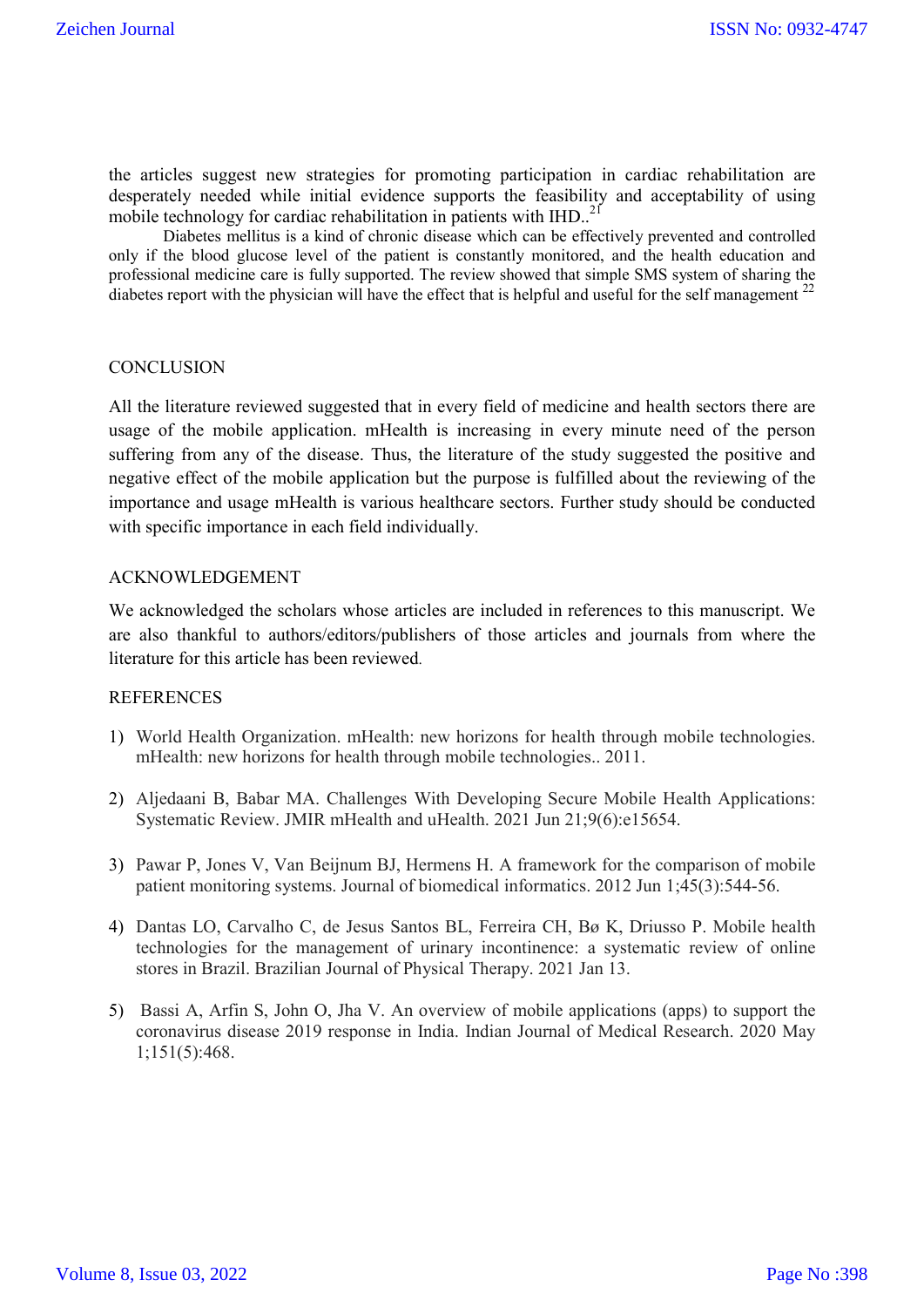- 6) Pfeifer AC, Uddin R, Schröder-Pfeifer P, Holl F, Swoboda W, Schiltenwolf M. Mobile application-based interventions for chronic pain patients: a systematic review and metaanalysis of effectiveness. Journal of clinical medicine. 2020 Nov;9(11):3557.
- 7) Gong K, Yan YL, Li Y, Du J, Wang J, Han Y, Zou Y, Zou XY, Huang H, She Q. Mobile health applications for the management of primary hypertension: A multicenter, randomized, controlled trial. Medicine. 2020 Apr;99(16).\
- 8) Kernebeck S, Busse TS, Böttcher MD, Weitz J, Ehlers J, Bork U. Impact of mobile health and medical applications on clinical practice in gastroenterology. World J Gastroenterol 2020; 26(29): 4182-4197
- 9) Roncero AP, Marques G, Sainz-De-Abajo B, Martín-Rodríguez F, del Pozo Vegas C, Garcia-Zapirain B, de la Torre-Díez I. Mobile health apps for medical emergencies: systematic review. JMIR mHealth and uHealth. 2020;8(12):e18513.
- 10) Patel B, Thind A. Usability of Mobile Health Apps for Postoperative Care: Systematic Review. JMIR Perioperative Medicine. 2020 Jul 20;3(2):e19099.
- 11) Li L, Huang J, Wu J, Jiang C, Chen S, Xie G, Ren J, Tao J, Chan CC, Chen L, Wong AW. A mobile health app for the collection of functional outcomes after inpatient stroke rehabilitation: Pilot randomized controlled trial. JMIR mHealth and uHealth. 2020 May 13;8(5):e17219.
- 12) Christopher E, Alsaffarini KW, Jamjoom AA. Mobile health for traumatic brain injury: a systematic review of the literature and mobile application market. Cureus. 2019 Jul;11(7).
- 13) Yousaf K, Mehmood Z, Saba T, Rehman A, Munshi AM, Alharbey R, Rashid M. Mobilehealth applications for the efficient delivery of health care facility to people with dementia (PwD) and support to their carers: a survey. BioMed research international. 2019 Mar 27;2019.
- 14) Dounavi K, Tsoumani O. Mobile health applications in weight management: a systematic literature review. American journal of preventive medicine. 2019 Jun 1;56(6):894-903
- 15) De Ridder B, Van Rompaey B, Kampen JK, Haine S, Dilles T. Smartphone apps using photoplethysmography for heart rate monitoring: meta-analysis. JMIR cardio. 2018 Feb 27;2(1):e8802
- 16) Nussbaum R, Kelly C, Quinby E, Mac A, Parmanto B, Dicianno BE. Systematic review of mobile health applications in rehabilitation. Archives of Physical Medicine and Rehabilitation. 2019 Jan 1;100(1):115-27.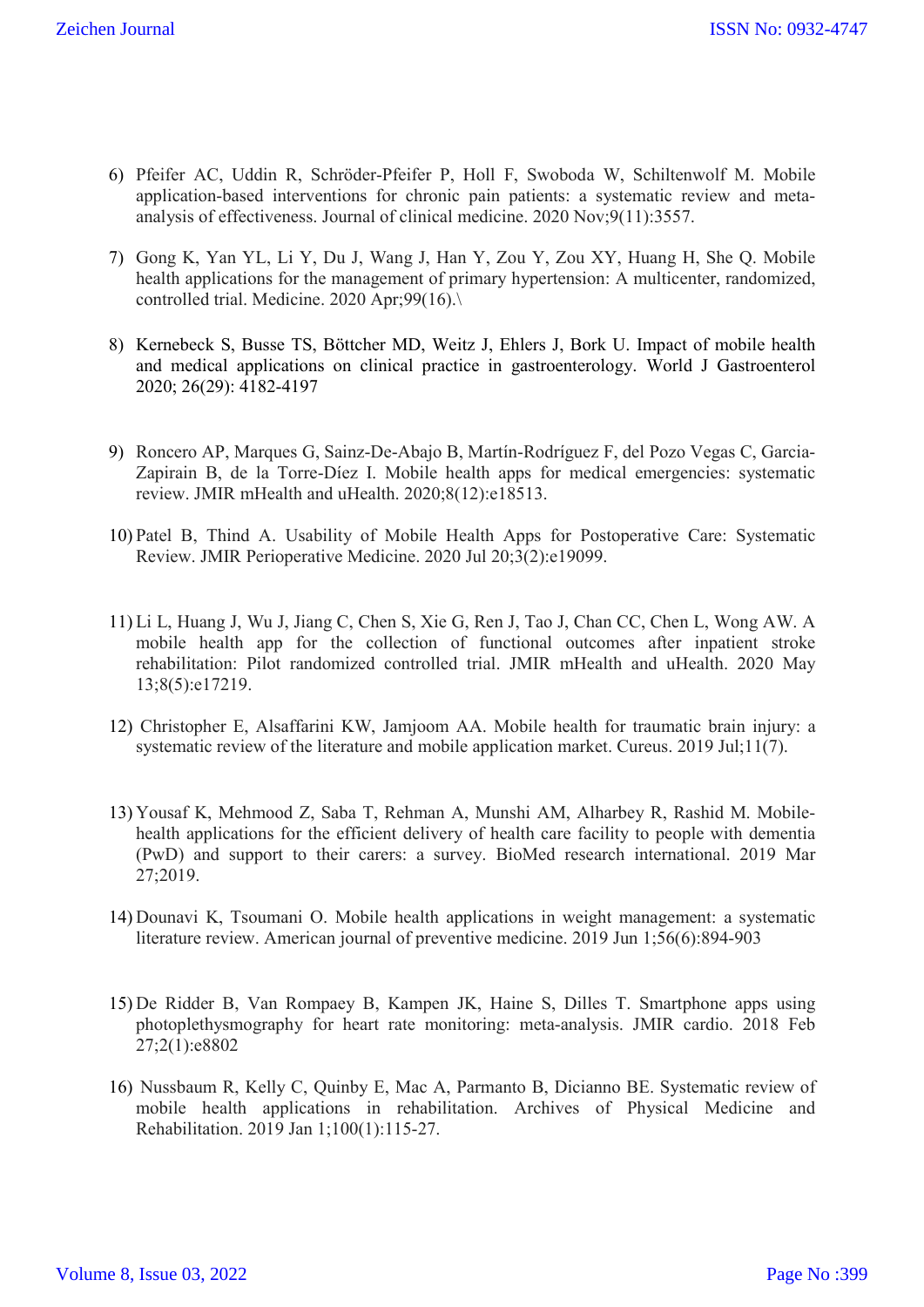- 17) DeRuyter F, Jones M, Morris J. Mobile health apps and needs of people with disabilities: a national survey. J Technol Pers Disabil. 2018 Mar;2018:149-61
- 18) Ben-Zeev D, Brian RM, Jonathan G, Razzano L, Pashka N, Carpenter-Song E, Drake RE, Scherer EA. Mobile health (mHealth) versus clinic-based group intervention for people with serious mental illness: a randomized controlled trial. Psychiatric Services. 2018 Sep 1;69(9):978-85.
- 19) Rodríguez MS, Vázquez SC, Casas PM, de la Cuerda RC. Neurorehabilitation and apps: A systematic review of mobile applications. Neurología (English Edition). 2018 Jun 1;33(5):313-26.
- 20) Helbostad JL, Vereijken B, Becker C, Todd C, Taraldsen K, Pijnappels M, Aminian K, Mellone S. Mobile health applications to promote active and healthy ageing. Sensors. 2017 Mar;17(3):622
- 21) Beatty AL, Fukuoka Y, Whooley MA. Using mobile technology for cardiac rehabilitation: a review and framework for development and evaluation. Journal of the American Heart Association. 2013 Nov 1;2(6):e000568.
- 22) Salameh O. A Mobile Phone SMS-Based System For Diabetes Self Management. Int. Arab. J. e Technol.. 2012 Jan;2(3):161-6.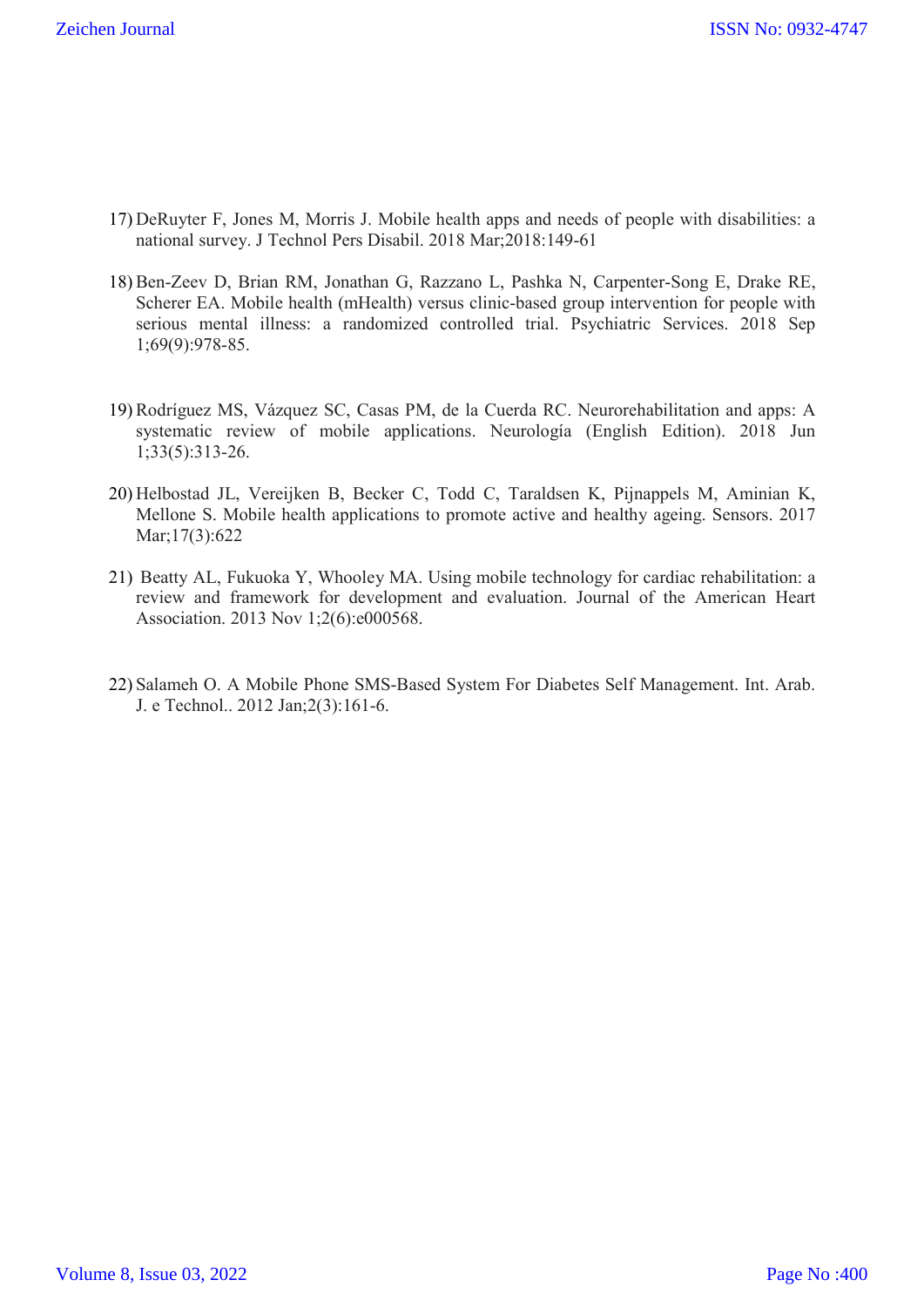# TABLE 1- SUMMARY OF THE REVIEWED ARTICLE

| $rac{\text{SR}}{\text{NO}}$ | <b>AUTHOR/</b><br><b>YEAR</b>                     | <b>AIM/PURPOSE</b>                                                                                                                                                                                                                                                                                             | <b>RESEARCH</b><br><b>DESIGN</b> | <b>OUTCOME</b><br><b>MEASURE</b>                                                                                                                                                                                                                                                                                                                                                                                                                                                             | <b>KEY FINDINGS</b>                                                                                                                                                                                                                                                                  |
|-----------------------------|---------------------------------------------------|----------------------------------------------------------------------------------------------------------------------------------------------------------------------------------------------------------------------------------------------------------------------------------------------------------------|----------------------------------|----------------------------------------------------------------------------------------------------------------------------------------------------------------------------------------------------------------------------------------------------------------------------------------------------------------------------------------------------------------------------------------------------------------------------------------------------------------------------------------------|--------------------------------------------------------------------------------------------------------------------------------------------------------------------------------------------------------------------------------------------------------------------------------------|
| $\mathbf{1}$                | Alexis<br>L.<br><b>Beatty</b><br>et<br>all (2021) | The<br>existing literature<br>shows the use of<br>mobile technology<br>for cardiac<br>rehabilitation<br>and<br>propose<br>a<br>framework<br>for<br>developing and<br>evaluating mobile<br>applications<br>for<br>cardiac<br>rehabilitation.                                                                    | Review literature                | Address<br>core<br>of<br>components<br>cardiac<br>rehabilitation:<br>• Patient assessment<br>• Exercise training<br>• Self management,<br>may include:<br>eg-<br>Physical activity<br>2. Apply behavior<br>change theory<br>3. Enable individual<br>tailoring of features<br>4. Demonstrate high<br>usability<br>5. Improve patient-<br>centered outcomes:<br>eg-Participation<br>in<br>cardiac rehabilitation<br>events<br>6. Establish efficacy<br>randomized<br>in<br>a<br>clinical trial | New<br>strategies<br>for<br>promoting<br>participation in cardiac<br>rehabilitation<br>desperately<br>are<br>needed.<br>Initial<br>evidence supports the<br>feasibility<br>and<br>acceptability of using<br>mobile technology for<br>cardiac rehabilitation<br>in patients with IHD. |
| $\overline{2}$              | Ann-<br>Christin<br>Pfeifer<br>et<br>all (2021)   | The aim of this<br>systematic review review and Meta<br>and meta-analysis<br>therefore<br>was<br>twofold: first, to<br>investigate<br>efficacy<br>the<br>of<br>mobile<br>application-based<br>treatments<br>of<br>chronic non-cancer<br>pain; and second,<br>to rate<br>the quality of the<br>apps in terms of | Systematic<br>analysis           | Pain intensity and<br>Mobile App Rating<br>Scale (MARS)                                                                                                                                                                                                                                                                                                                                                                                                                                      | This<br>study<br>demonstrates<br>evidence<br>emerging<br>that mobile apps can<br>be<br>useful in reducing pain<br>among<br>non-cancer<br>pain patients.                                                                                                                              |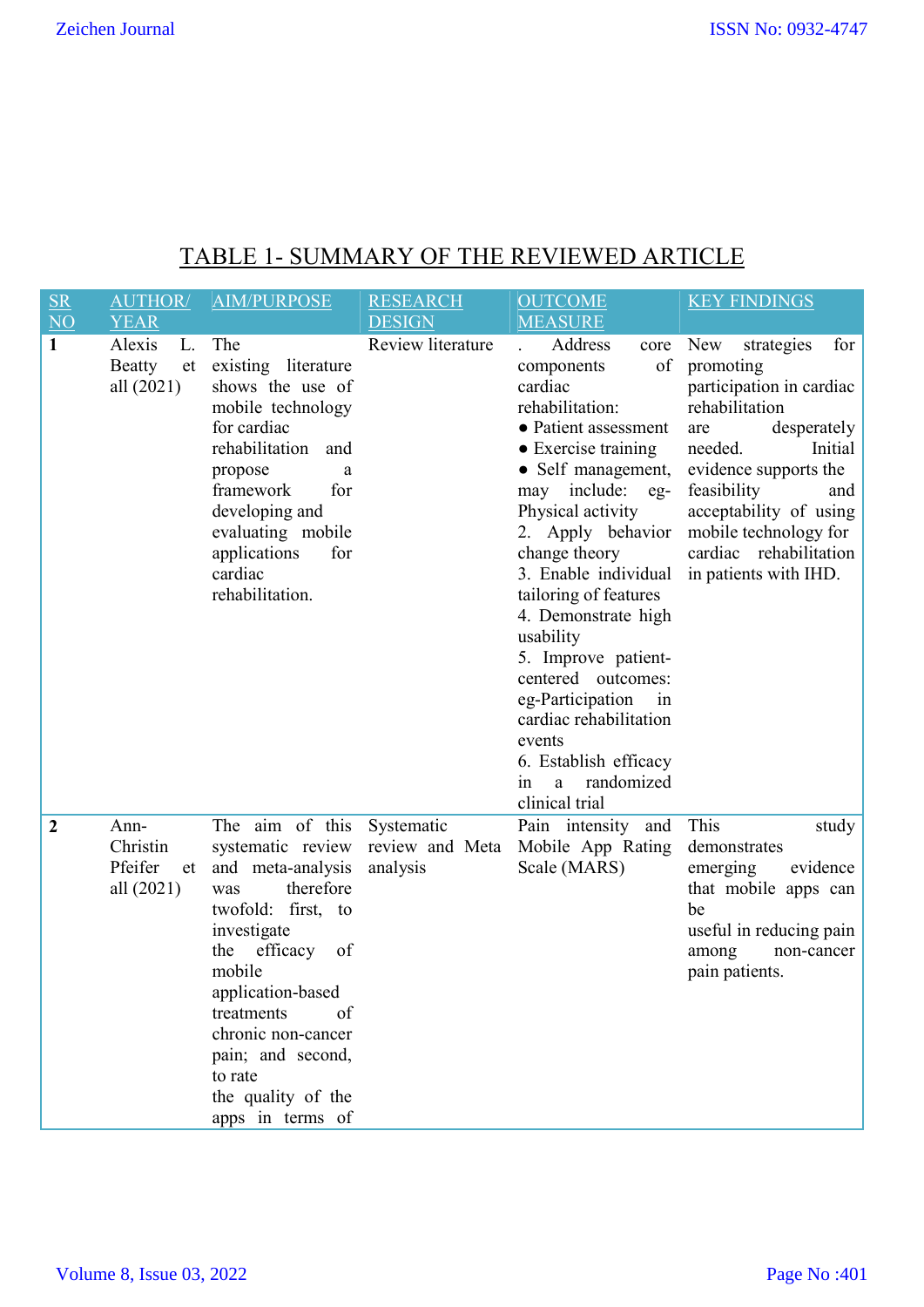|                         |                                          | ease-of-<br>content,<br>and<br>use,<br>functionality, from<br>a user point of<br>view.<br>The<br>meta-<br>analytical<br>procedures<br>were<br>applied to estimate<br>the quality of the<br>studies and<br>the<br>efficacy of<br>the utilized apps |                                              |                                                                                                                                                                                                                           |                                                                                                                                                                                                                                                 |
|-------------------------|------------------------------------------|---------------------------------------------------------------------------------------------------------------------------------------------------------------------------------------------------------------------------------------------------|----------------------------------------------|---------------------------------------------------------------------------------------------------------------------------------------------------------------------------------------------------------------------------|-------------------------------------------------------------------------------------------------------------------------------------------------------------------------------------------------------------------------------------------------|
| 3                       | Abhinav<br>Bassi et al<br>(2020)         | This study<br>was<br>aimed<br>to<br>systematically<br>review COVID-19<br>mobile<br>related<br>apps and highlight<br>gaps to inform the<br>development<br>of<br>mHealth<br>future<br>initiatives.                                                  | Systematic<br>Review of<br>the<br>Literature | quarantined<br>individuals was the revealed that<br>function of<br>27<br>$(54\%)$ and 19 $(32\%)$<br>apps, respectively.<br>Eight $(16\%)$ apps<br>had a contact tracing<br>and<br>hotspot<br>identification<br>function. | The movements of The review of the app<br>functionalities<br>information<br>dissemination<br>regarding<br>the<br>preventative<br>the<br>measures<br>was<br>primary function<br>of<br>the majority of<br>the existing apps<br>1n<br>India        |
| $\overline{\mathbf{4}}$ | Ke Gong et<br>al (2020)                  | The purpose was<br>the<br>to<br>assess<br>of<br>impact<br>m-<br>Health<br>apps<br>on<br>blood<br>pressure<br>control,<br>medication<br>adherence                                                                                                  | Randomized,<br>controlled trial              | Blood pressure                                                                                                                                                                                                            | M-Health<br>apps<br>are<br>effective<br>for<br>hypertension<br>management, it<br>can<br>favor the medication<br>adherence and blood<br>pressure<br>control. Perhaps<br>$m-$<br>Health apps can be<br>promoted in the blood<br>pressure control. |
| 5                       | Lucas<br>Ogura<br>Dantas et al<br>(2020) | perform<br>To<br>a<br>systematic review<br>of<br>available<br>mHealth apps for<br>UI in Brazil.                                                                                                                                                   | Systematic<br>review                         | MARS quality scale                                                                                                                                                                                                        | Results suggested that<br>an ideal mHealth<br>app for patients with<br>should<br>UI<br>provide<br>content that is<br>grounded in scientific<br>evidence, respect the<br>laws of privacy<br>and security of the<br>country in which it is        |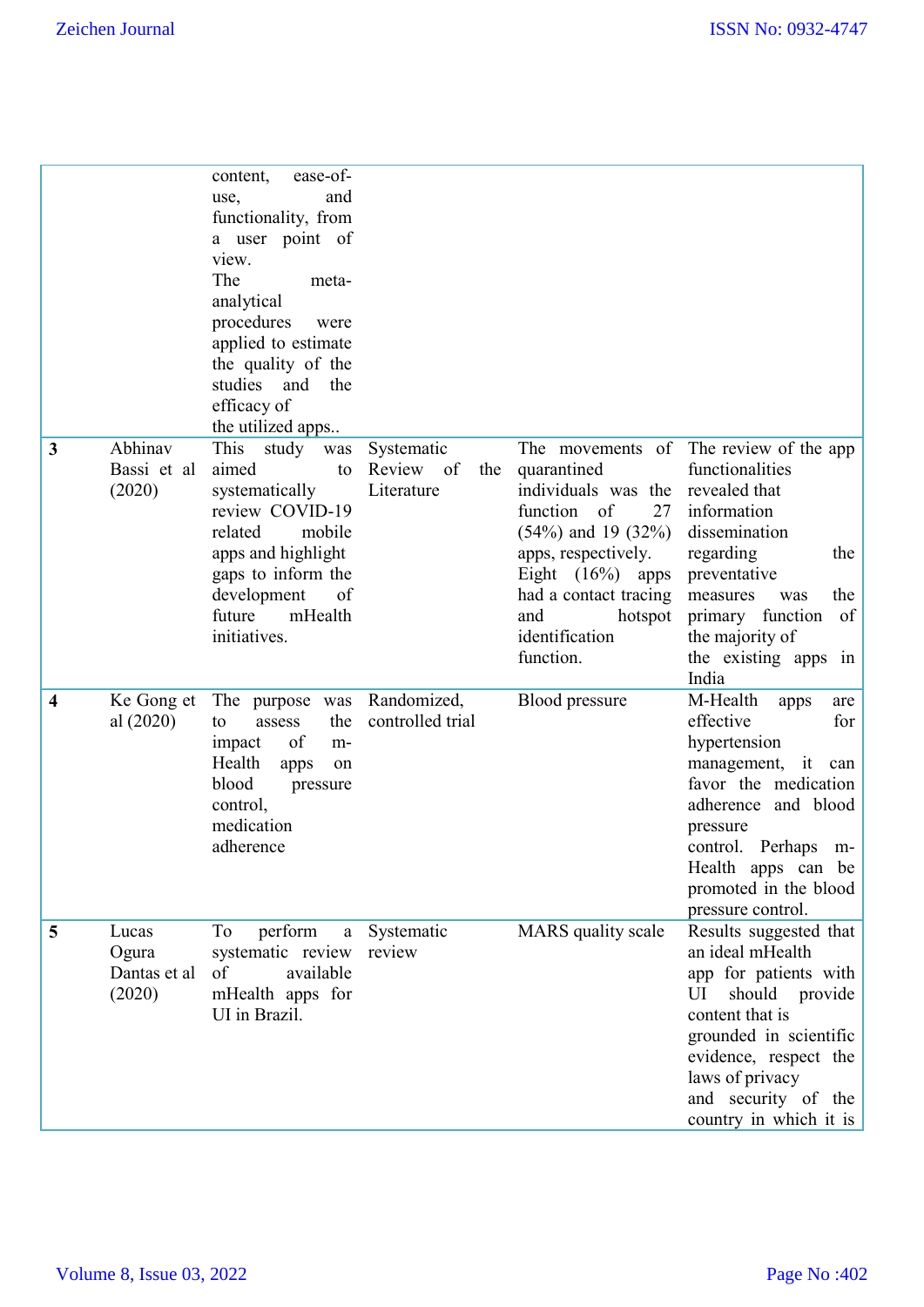|   |                                               |                                                                                                                                                                                                                                                                                            |                            |                                                                                                                | being offered,<br>include<br>symptom<br>trackers,<br>keep<br>individual records for<br>personalized<br>health goals, and allow<br>for<br>collaboration<br>between<br>users and healthcare<br>professionals to design<br>tailored pelvic<br>floor muscle training<br>programs.                                                                                                                      |
|---|-----------------------------------------------|--------------------------------------------------------------------------------------------------------------------------------------------------------------------------------------------------------------------------------------------------------------------------------------------|----------------------------|----------------------------------------------------------------------------------------------------------------|----------------------------------------------------------------------------------------------------------------------------------------------------------------------------------------------------------------------------------------------------------------------------------------------------------------------------------------------------------------------------------------------------|
| 6 | Sven<br>Kernebeck<br>et al (2020)             | The aim of this<br>article<br>is<br>to<br>provide<br>an overview of the<br>current status of<br>MHA and MA use<br>in the field of<br>gastroenterology,<br>describe the future<br>perspectives in this<br>field and point out<br>some<br>of the challenges<br>that need to be<br>addressed. | Review<br>of<br>literature | Patient education<br>Telemedicine<br>eHealth records<br>Digital biomarkers                                     | Digital interventions,<br>such as MHAs and<br>MAs, offer potential<br>for diagnostic and<br>treatment advances in<br>field<br>of<br>the<br>gastroenterology<br>and<br>the<br>management<br>of<br>chronic<br>diseases in general                                                                                                                                                                    |
| 7 | Alejandro<br>Plaza<br>Roncero et<br>al (2020) | The study aimed to<br>identify<br>threads<br>common<br>and<br>to<br>gaps<br>support<br>new<br>challenging,<br>interesting,<br>and<br>relevant<br>research<br>directions                                                                                                                    | Systematic<br>Review       | Preferred<br>The<br>Reporting Items for<br>Systematic<br>Reviews and Meta-<br>Analyses (PRISMA)<br>methodology | We found that all apps<br>in the Google Play<br>Store were free, and<br>73 apps in the Apple<br>App Store were paid,<br>with<br>the price ranging from<br>US \$0.89 to US \$5.99.<br>Moreover,<br>39%<br>$(11/28)$ of the included<br>studies were related to<br>warning systems<br>for<br>emergency<br>services<br>and<br>21%<br>$(6/28)$ were associated<br>with<br>disaster<br>management apps. |
| 8 | Li Li                                         | This study aimed Pilot Randomized Validity                                                                                                                                                                                                                                                 |                            | and                                                                                                            | Video conference with                                                                                                                                                                                                                                                                                                                                                                              |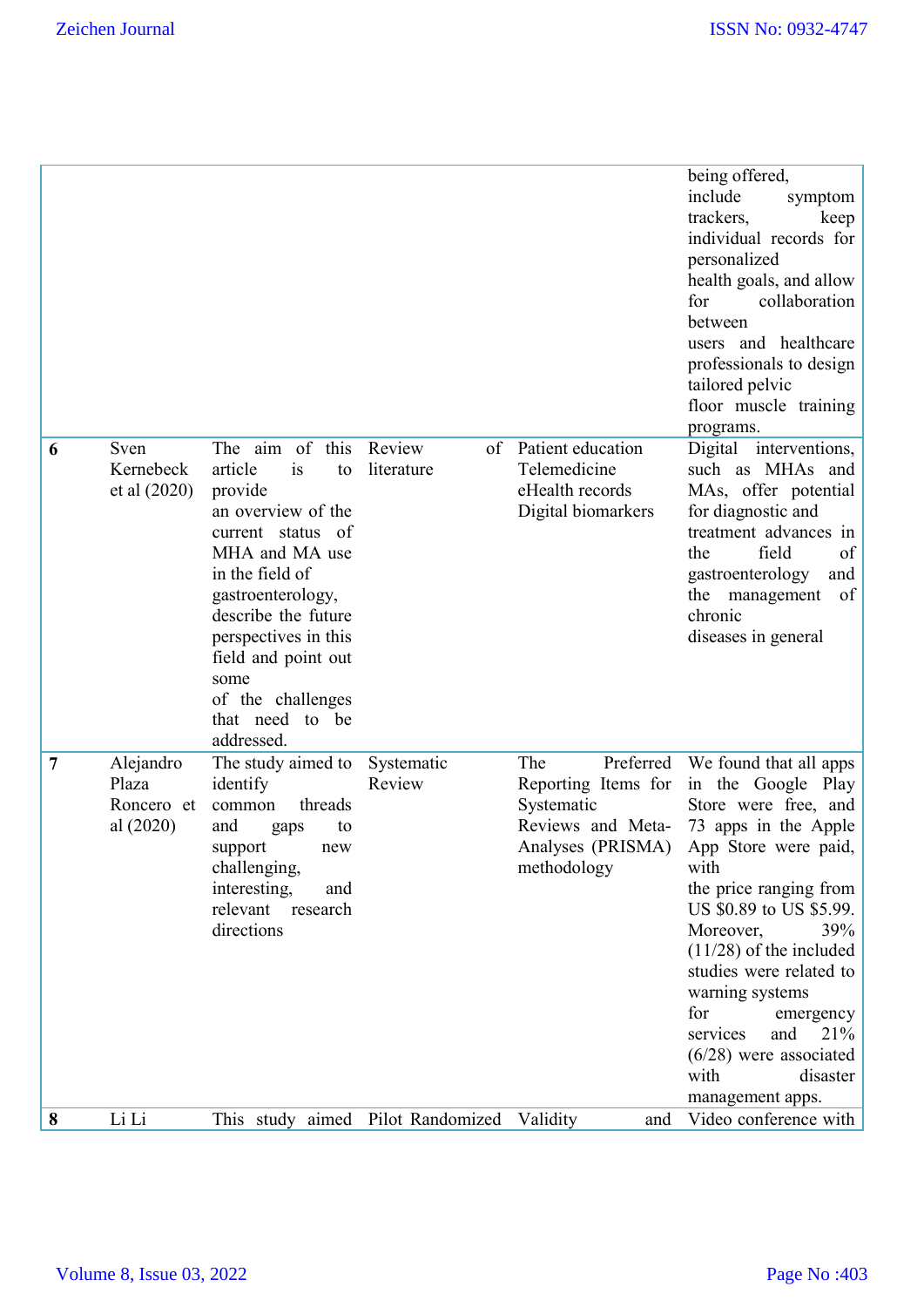|    | $(2020)$ et al | evaluate<br>the<br>to    | Controlled          | reliability                   | high reliability<br>and |
|----|----------------|--------------------------|---------------------|-------------------------------|-------------------------|
|    |                | feasibility,             | Trial               | videoconference               | validity                |
|    |                | validity,<br>and         |                     | follow-up and home            |                         |
|    |                | reliability<br>of        |                     | visit assessments, as         |                         |
|    |                | functional               |                     | well<br>telephone<br>$\rm as$ |                         |
|    |                | assessments              |                     | follow-up and home            |                         |
|    |                | administered             |                     | visit assessments.            |                         |
|    |                | through                  |                     | Feasibility<br>was            |                         |
|    |                | the                      |                     | evaluated<br>by<br>the        |                         |
|    |                | videoconference          |                     | levels of completion,         |                         |
|    |                | function<br>of<br>a      |                     | satisfaction, comfort,        |                         |
|    |                | mobile<br>phone-         |                     | and confidence                |                         |
|    |                | based<br>app             |                     | in the 2 groups.              |                         |
|    |                | with<br>compared         |                     |                               |                         |
|    |                | administration           |                     |                               |                         |
|    |                | the<br>through           |                     |                               |                         |
|    |                | telephone function       |                     |                               |                         |
|    |                | 1n                       |                     |                               |                         |
|    |                | poststroke patients      |                     |                               |                         |
|    |                | after rehabilitation     |                     |                               |                         |
|    |                | hospitalization          |                     |                               |                         |
| 9  | Ben<br>Patel   | This<br>systematic       | Systematic          | mHealth App                   | Of the 3 domains of     |
|    | et al (2020)   | evaluates<br>review      | review              | Usability                     | usability,<br>only      |
|    |                | (1)<br>the               |                     | Questionnaire                 | satisfaction<br>1S      |
|    |                | methodology<br>of        |                     | (MAUQ).                       | regularly<br>assessed.  |
|    |                | usability analyses,      |                     |                               | There is<br>significant |
|    |                | $(2)$ domains of         |                     |                               | bias throughout         |
|    |                | usability<br>being       |                     |                               | the<br>literature,      |
|    |                | assessed,                |                     |                               | particularly<br>with    |
|    |                | and $(3)$ results of     |                     |                               | regards to conflicts of |
|    |                | usability analyses.      |                     |                               | interest.               |
| 10 | Edward         | The aim of this          | Systematic<br>A     | Not applicable                | This study found only   |
|    | Christopher    | study<br>was<br>to       | of<br>Review<br>the |                               | a small number          |
|    | et al (2019)   | systematically           | Literature          |                               | of mobile apps for TBI  |
|    |                | examine<br>and           |                     |                               | with limited uptake     |
|    |                | classify available       |                     |                               | based<br>on<br>download |
|    |                | TBI mobile               |                     |                               | metrics.                |
|    |                | applications (apps)      |                     |                               |                         |
|    |                | and<br>critically<br>the |                     |                               |                         |
|    |                | appraise<br>literature   |                     |                               |                         |
|    |                | underpinning             |                     |                               |                         |
|    |                | mHealth for the          |                     |                               |                         |
|    |                | of<br>management         |                     |                               |                         |
|    |                | TBI.                     |                     |                               |                         |
| 11 | Kanwal         | The<br>purpose           | of Survey           | cognitive<br>(1)              | This                    |
|    |                |                          |                     |                               |                         |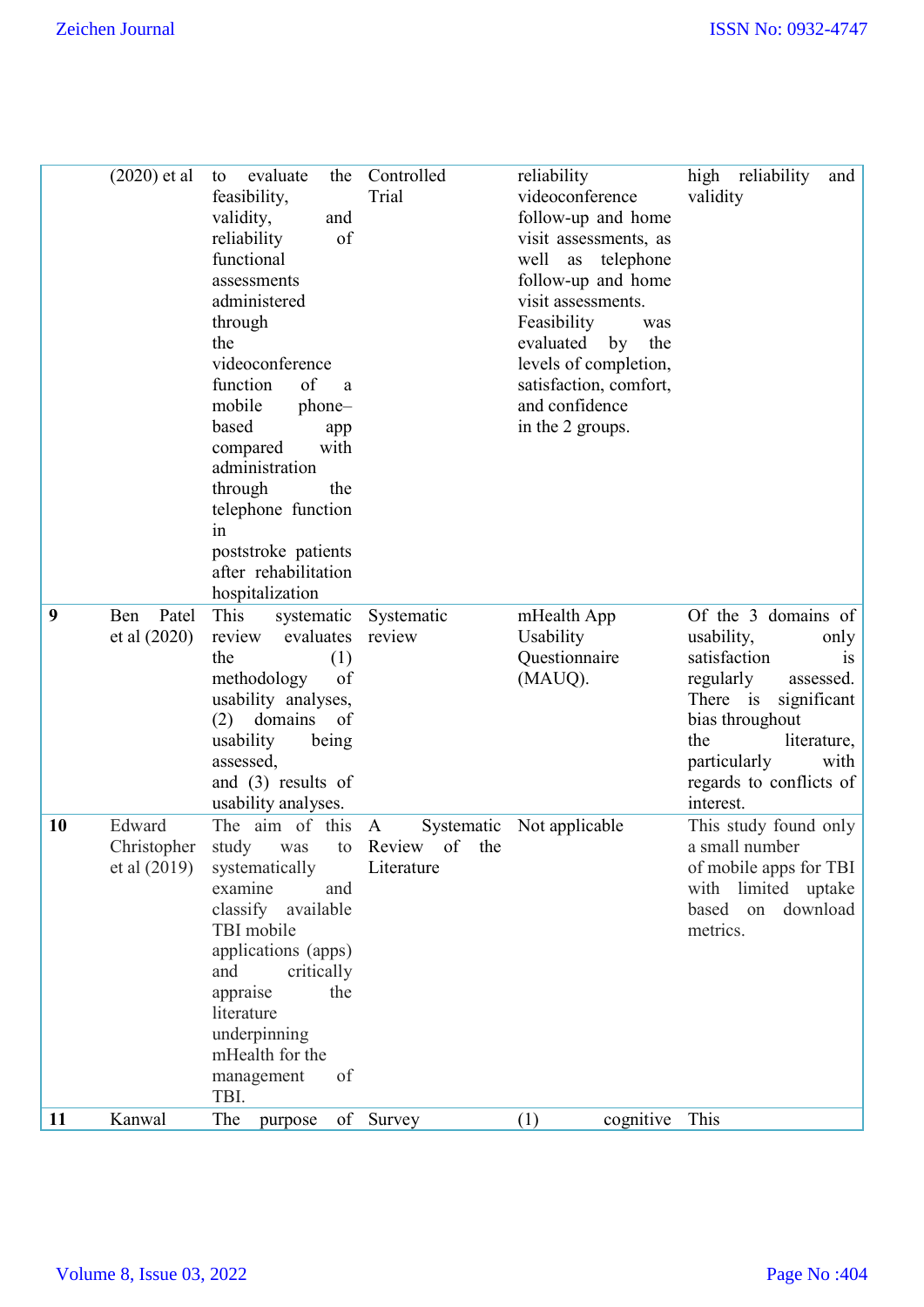|    | Yousaf et<br>al (2019)              | this<br>comprehensive<br>study is to identify,<br>appraise,<br>and<br>synthesize<br>the<br>existing evidence<br>on the<br>use of<br>mHealth<br>applications (apps)<br>a healthcare<br>as<br>resource for people<br>with dementia and<br>their caregivers.                              |                                 | living,<br>(2) screening,<br>(3) health and<br>safety monitoring,<br>(4)<br>leisure<br>and<br>socialization, and<br>(5) navigation                                                                                                                                                                                                                                                                                                                                                                                                                                                               | training and daily review concluded that<br>mHealth<br>based<br>assistive technology<br>has the potential to<br>provide<br>efficient<br>healthcare facility to<br>PwD<br>and<br>support<br>this<br>caregivers<br>as<br>technology provides<br>simple<br>interactive<br>features and promotes<br>independence                                                                                    |
|----|-------------------------------------|----------------------------------------------------------------------------------------------------------------------------------------------------------------------------------------------------------------------------------------------------------------------------------------|---------------------------------|--------------------------------------------------------------------------------------------------------------------------------------------------------------------------------------------------------------------------------------------------------------------------------------------------------------------------------------------------------------------------------------------------------------------------------------------------------------------------------------------------------------------------------------------------------------------------------------------------|-------------------------------------------------------------------------------------------------------------------------------------------------------------------------------------------------------------------------------------------------------------------------------------------------------------------------------------------------------------------------------------------------|
| 12 | Katerina<br>Dounavi et<br>al (2019) | The<br>present systematic<br>literature<br>review<br>aimed to identify<br>existing evidence<br>on the efficacy of<br>mobile<br>health technology<br>facilitating<br>in<br>weight<br>management<br>behaviors, such as<br>healthy<br>food<br>consumption<br>physical<br>and<br>activity. | Systematic<br>Literature Review | Weight;<br>BMI;<br>physical<br>activity;<br>dietary<br>intake<br>mainly<br>focusing on fruit and<br>vegetable<br>consumption, take-<br>out<br>meals, and sugar-<br>sweetened<br>beverages;<br>anthropometric<br>data, such as waist in producing<br>circumference,<br>blood<br>pressure,<br>serum<br>lipids, and glucose<br>levels; psychological<br>factors, such as<br>well-being,<br>stress,<br>motivation,<br>and<br>positive or negative<br>affect; alcohol and<br>cigarette<br>consumption;<br>engagement<br>with app; adherence<br>self-monitoring;<br>to<br>and<br>app<br>acceptability. | Conclusion<br>was<br>mHealth applications<br>facilitate<br>to<br>seem<br>weight management<br>across a wide range of<br>measured<br>outcomes.<br>There<br>is sufficient consensus<br>studies<br>across<br>that<br>mHealth apps<br>acceptable<br>by<br>are<br>patients and effective<br>weight loss through<br>lifestyle changes<br>in<br>eating behaviors<br>and physical activity<br>patterns. |
| 13 | Frank<br>DeRuyter<br>et al (2018)   | This report aims to<br>summarizes<br>data<br>national<br>from a                                                                                                                                                                                                                        | Survey method                   | Fitness<br>Diet<br>Lifestyle                                                                                                                                                                                                                                                                                                                                                                                                                                                                                                                                                                     | The<br>survey research<br>data presented here<br>indicate that people                                                                                                                                                                                                                                                                                                                           |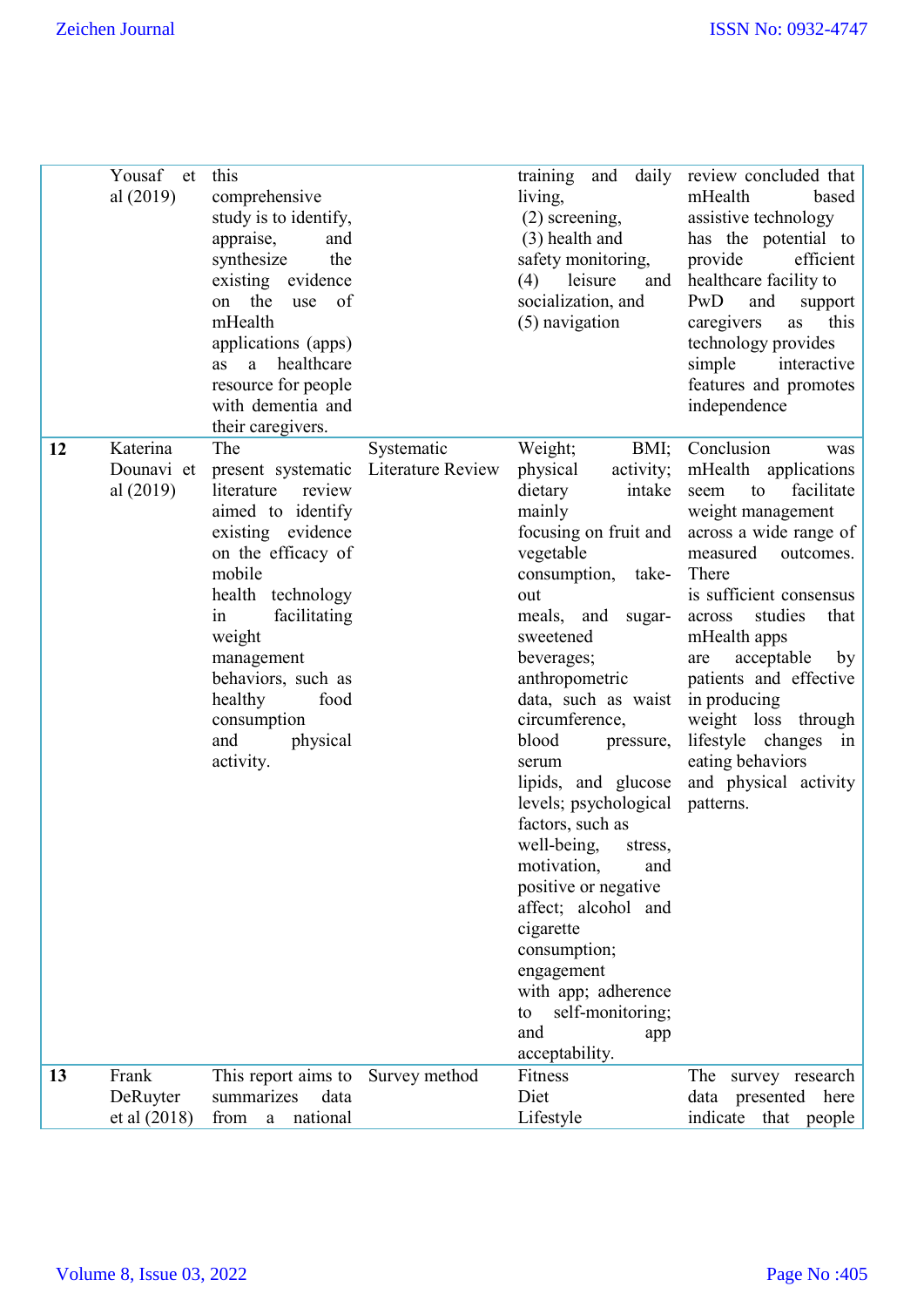|    |                       | the<br>survey<br>on<br>experiences, needs            |                         | others                                           | with disabilities have<br>substantial<br>unmet    |
|----|-----------------------|------------------------------------------------------|-------------------------|--------------------------------------------------|---------------------------------------------------|
|    |                       | and<br>potential                                     |                         |                                                  | needs<br>for<br>mHealth                           |
|    |                       | solutions<br>for<br>mHealth                          |                         |                                                  | related<br>and<br>apps<br>technology.<br>overall, |
|    |                       | technology<br>by                                     |                         |                                                  | few respondents                                   |
|    |                       | people<br>with                                       |                         |                                                  | reported moderate-to-                             |
|    |                       | physical,                                            |                         |                                                  | high<br>levels<br>of                              |
|    |                       | cognitive, sensory<br>and<br>emotional               |                         |                                                  | satisfaction with their<br>existing mHealth apps, |
|    |                       | disabilities.                                        |                         |                                                  | and even fewer                                    |
|    |                       |                                                      |                         |                                                  | reported that finding                             |
|    |                       |                                                      |                         |                                                  | effective<br>mHealth                              |
|    |                       |                                                      |                         |                                                  | apps was easy or very<br>easy.                    |
|    |                       |                                                      |                         |                                                  |                                                   |
| 14 | Benjamin<br>De Ridder | The objective of Meta-Analysis<br>this meta-analysis |                         | Critical Appraisal<br><b>Skills</b><br>Programme | Smartphone<br>apps<br>measuring heart rate        |
|    | et al (2018)          | was to evaluate the                                  |                         | (CASP) Diagnostic                                | by performing PPG                                 |
|    |                       | available evidence                                   |                         | Test Study checklist                             | appear to agree with a                            |
|    |                       | the<br>of<br>use<br>on                               |                         |                                                  | validated method in an<br>adult                   |
|    |                       | smartphone<br>apps<br>to measure                     |                         |                                                  | population<br>during                              |
|    |                       | heart<br>rate<br>by                                  |                         |                                                  | resting sinus rhythm.                             |
|    |                       | performing PPG in                                    |                         |                                                  | pediatric<br>In<br>a                              |
|    |                       | comparison with a<br>validated method.               |                         |                                                  | population                                        |
| 15 | Ryan                  | To<br>conduct                                        | Systematic              | Not applicable                                   | Apps were shown to                                |
|    | Nussbaum              | systematic review                                    | Review                  |                                                  | have<br>good                                      |
|    | et al (2018)          | define<br>better<br>to<br>medical<br>how             |                         |                                                  | psychometric<br>properties when being             |
|    |                       | mobile                                               |                         |                                                  | used to replace some                              |
|    |                       | applications (apps)                                  |                         |                                                  | paper-based data                                  |
|    |                       | have been used in<br>environments                    |                         |                                                  | collection tools and to<br>measure<br>some        |
|    |                       | relevant to                                          |                         |                                                  | activity<br>physical<br>or                        |
|    |                       | physical medicine                                    |                         |                                                  | gait                                              |
|    |                       | and rehabilitation.                                  |                         |                                                  | When<br>parameters.                               |
|    |                       |                                                      |                         |                                                  | used<br>as<br>an<br>intervention,                 |
|    |                       |                                                      |                         |                                                  | had<br>positive<br>they                           |
|    |                       |                                                      |                         |                                                  | effects<br>some<br>on                             |
|    |                       |                                                      |                         |                                                  | medical and functional<br>outcomes.               |
| 16 | Dror Ben-             | mHealth                                              | Randomized              | smartphone-                                      | Both<br>interventions                             |
|    | Zeev et al            | approaches<br>that                                   | <b>Controlled Trial</b> | delivered                                        | produced<br>significant                           |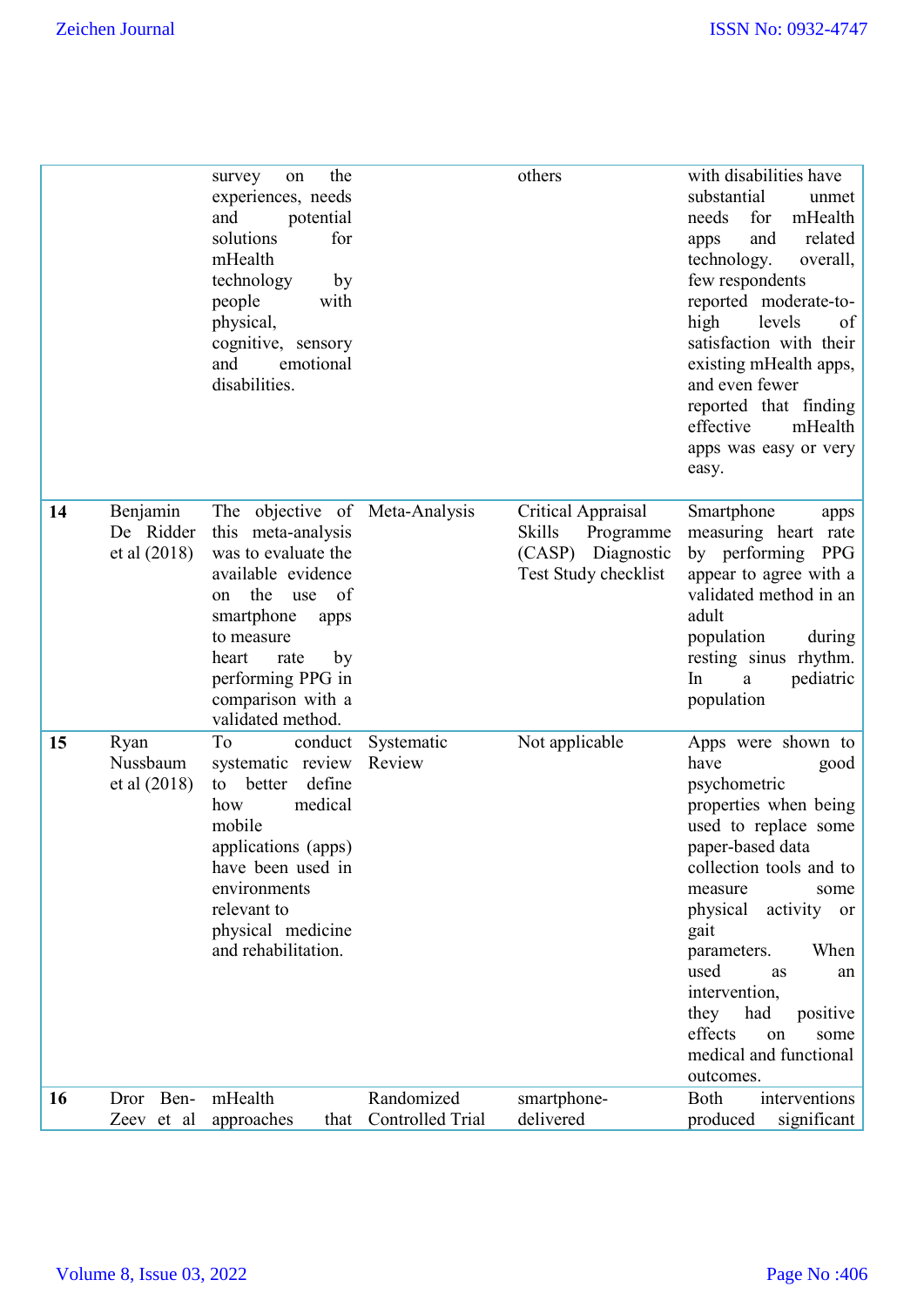|    | (2018)                                       | use mobile phones<br>to<br>deliver<br>interventions<br>can<br>help<br>improve<br>access to care for<br>with<br>people<br>serious<br>mental<br>illness. The goal<br>was to evaluate<br>mHealth<br>how<br>performs<br>against<br>traditional<br>more<br>treatment.         |                      | intervention<br>(FOCUS)<br>intervention<br>group<br>(Wellness Recovery<br>Action<br>[WRAP] | gains<br>among clients with<br>versus a clinic-based serious and persistent<br>mental illnesses<br>who were mostly from<br>Plan racial minority groups.                                                                                                                                                                                                                                                                          |
|----|----------------------------------------------|--------------------------------------------------------------------------------------------------------------------------------------------------------------------------------------------------------------------------------------------------------------------------|----------------------|--------------------------------------------------------------------------------------------|----------------------------------------------------------------------------------------------------------------------------------------------------------------------------------------------------------------------------------------------------------------------------------------------------------------------------------------------------------------------------------------------------------------------------------|
| 17 | M.T.<br>Sánchez<br>Rodríguez<br>et al (2016) | The aim of this<br>study<br>to<br>was<br>conduct<br>a<br>systematic review<br>of<br>published<br>information<br>on apps directed at<br>field<br>the<br>of<br>neurorehabilitation<br>order<br>to<br>in<br>classify them and<br>describe their<br>main<br>characteristics. | Systematic<br>Review | 'healthy<br>lifestyle',<br>'information',<br>'assessment'<br>'treatment'<br>'specific      | The evidence suggests<br>for<br>that<br>some<br>neurological diseases,<br>certain<br>apps<br>are<br>effective and reliable<br>when<br>used<br>as<br>complementary<br>treatment<br>alongside<br>rehabilitation,<br>especially those apps<br>designed to promote a<br>healthy<br>lifestyle,<br>retrain<br>balance,<br>assess<br>disorders,<br>and<br>let<br>patients<br>their<br>and<br>therapists<br>communicate in real<br>time. |
| 18 | Jorunn<br>Helbostad<br>et al (2016)          | L. This paper<br>reviews<br>the<br>literature<br>on<br>mobile technology,<br>particular<br>in<br>wearable<br>technology,<br>such<br>as smartphones,<br>smartwatches, and<br>wristbands,<br>presenting<br>new<br>ideas on how this                                        | Review<br>literature | of Daily<br>physical<br>activities                                                         | Thus trhey concluded<br>mobile<br>that<br>by<br>technology<br>by<br>wearable increases the<br>active lifestyle and it<br>may be useful for the<br>further usage in the<br>active<br>healthy<br>lifestyle. Further need<br>is there for the old<br>for<br>population<br>the<br>of<br>such<br>usage                                                                                                                                |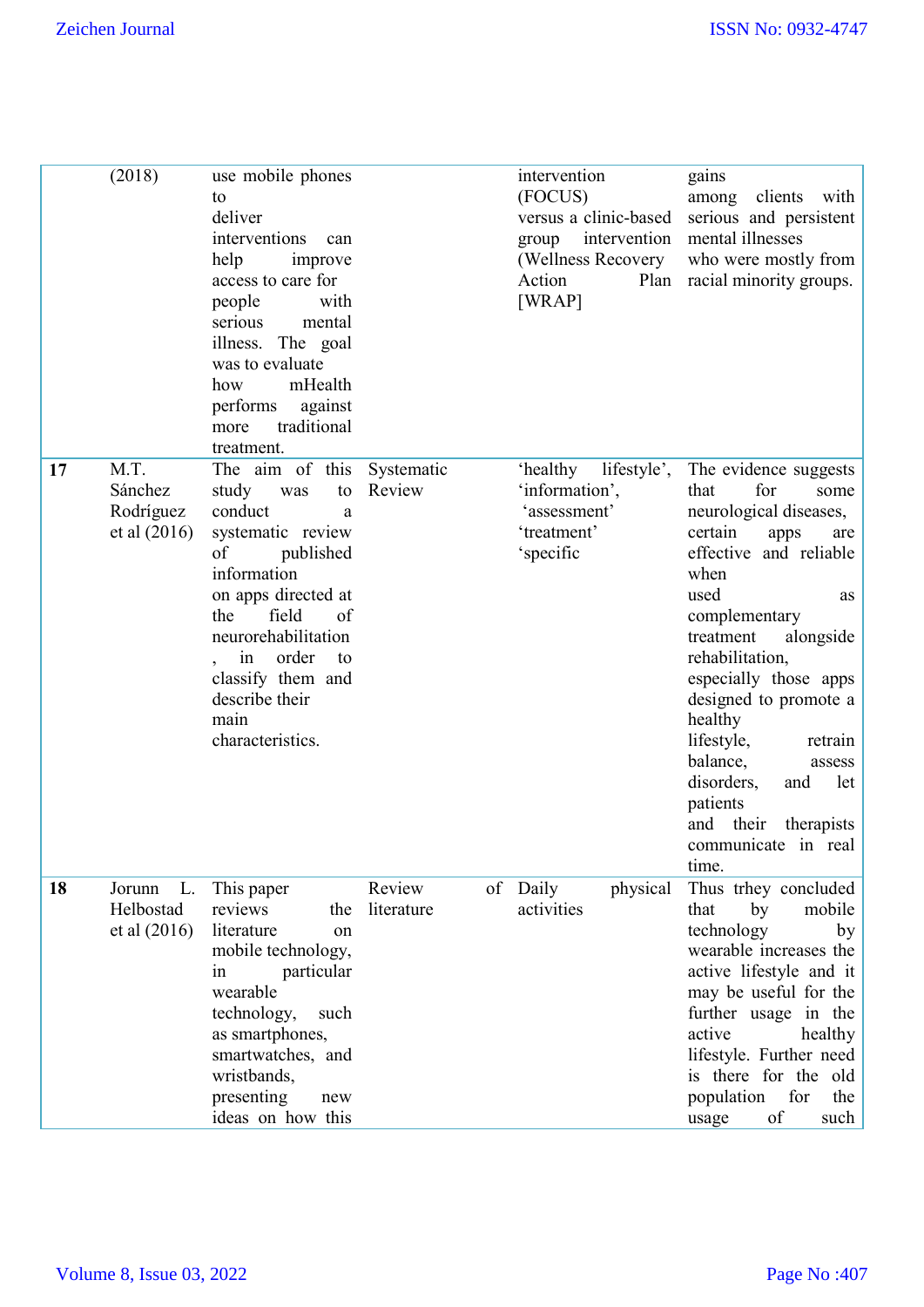|    |                            | technology can be<br>used to encourage<br>an active lifestyle,<br>and discusses the<br>way forward<br>in<br>order further<br>to<br>advance<br>development and<br>in the<br>practice<br>field of mobile<br>technology<br>for<br>healthy<br>active, |              |                    | technology.                                                                                                                                                                                                            |
|----|----------------------------|---------------------------------------------------------------------------------------------------------------------------------------------------------------------------------------------------------------------------------------------------|--------------|--------------------|------------------------------------------------------------------------------------------------------------------------------------------------------------------------------------------------------------------------|
| 19 | Osama<br>Salameh<br>(2012) | ageing.<br>is<br>The<br>system<br>designed to be a<br>long term health<br>companion for the<br>patients<br>with<br>diabetes.                                                                                                                      | Survey based | SMS based analysis | The system is very<br>useful for long term<br>type 1 diabetes self<br>where<br>management<br>feel<br>the<br>patient<br>connected to<br>their<br>physicians at all times<br>which increases<br>the<br>sense of security |